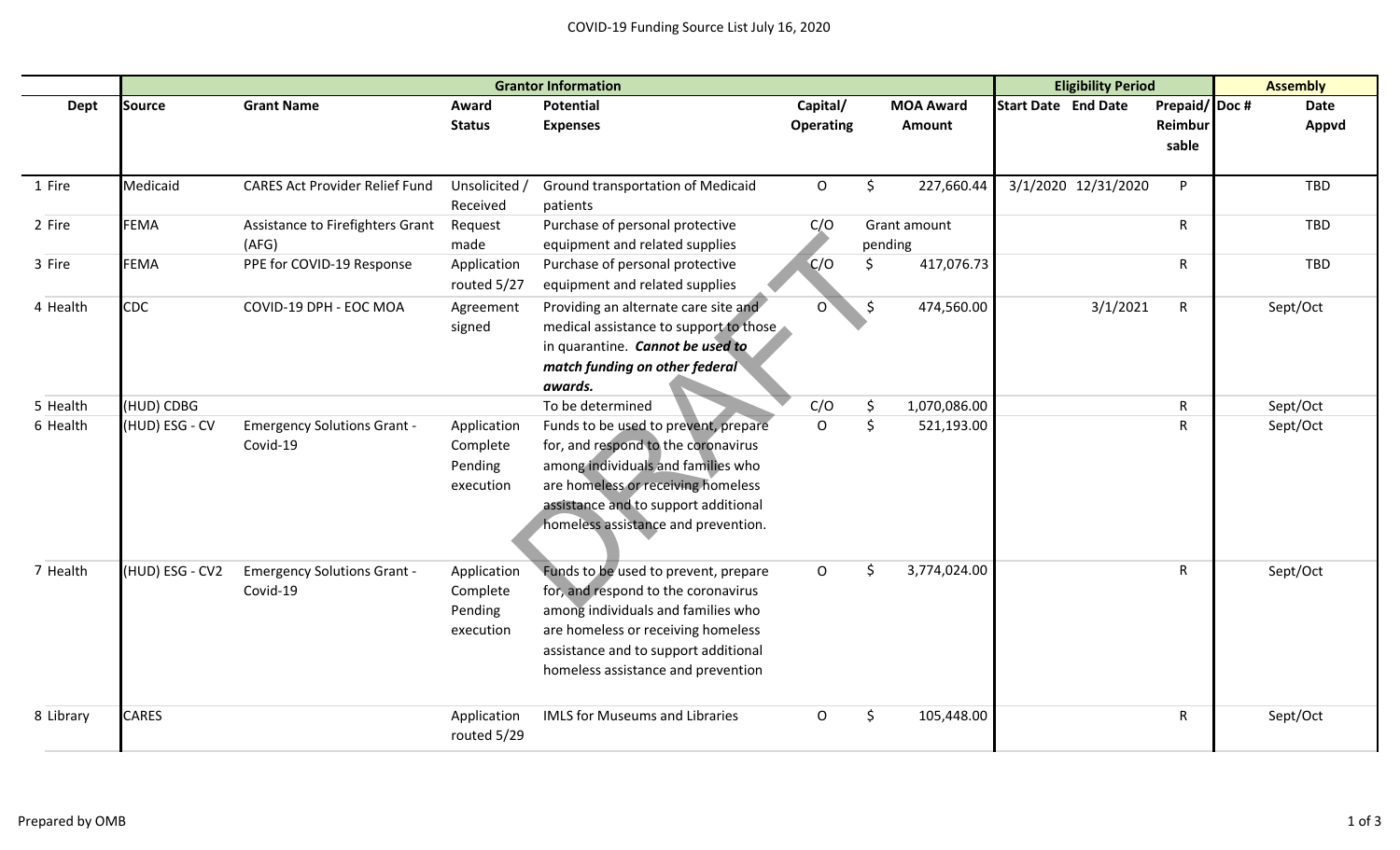|                     | <b>Grantor Information</b> |                                                                          |                        |                                                                                                                                                                                                                                                                                                    |                              |    |                            |                            | <b>Eligibility Period</b> |                                  |                                                                    | <b>Assembly</b> |  |  |
|---------------------|----------------------------|--------------------------------------------------------------------------|------------------------|----------------------------------------------------------------------------------------------------------------------------------------------------------------------------------------------------------------------------------------------------------------------------------------------------|------------------------------|----|----------------------------|----------------------------|---------------------------|----------------------------------|--------------------------------------------------------------------|-----------------|--|--|
| Dept                | <b>Source</b>              | <b>Grant Name</b>                                                        | Award<br><b>Status</b> | <b>Potential</b><br><b>Expenses</b>                                                                                                                                                                                                                                                                | Capital/<br><b>Operating</b> |    | <b>MOA Award</b><br>Amount | <b>Start Date End Date</b> |                           | Prepaid/Doc#<br>Reimbur<br>sable |                                                                    | Date<br>Appvd   |  |  |
| 9 Mayor             |                            | COVID-19 Youth Messaging<br>Grant                                        | Executed               | Youth Advisory Commission w Alaska<br><b>Mask Makers</b>                                                                                                                                                                                                                                           | $\mathsf O$                  | \$ | 1,500.00                   | 5/1/2020                   | 6/30/2020                 | P                                |                                                                    |                 |  |  |
| 10 Merrill<br>Field | <b>FAA</b>                 | <b>CARES Act Airport Grant</b>                                           | Executed               | Aeronautic and airport operating costs,<br>requires grant amendment to use for<br>capital expenses.                                                                                                                                                                                                | Ω                            | S  | 17,898,468.00 1/20/2020    |                            | 5/11/2024                 | $\mathsf{R}$                     |                                                                    |                 |  |  |
| 11 Multi            | <b>CARES</b>               | <b>Coronavirus Relief Fund</b>                                           | Awarded                | Monthly reporting required.<br>Commitments = \$23.5M<br><b>Small Business and Nonprofit Relief</b><br>\$6M<br><b>Rental and Mortgage Assistance \$3M</b><br><b>Child Care Relief \$10M</b><br><b>Public Lands Jobs \$3M</b><br>Contingency \$1.5M<br>Pending commitment for shelter and<br>housing | C/O                          | \$ | 156,713,566.04             |                            | 3/1/2020 12/30/2020       | P                                | AR 2020-199 6/2/2020<br>AR 2020-245 7/14/2020                      |                 |  |  |
| 12 Multi            | <b>FEMA</b>                | Submitted for reimbursement on Requested<br>May 4, pending reimbursement |                        | For general COVID-19 emergency<br>response                                                                                                                                                                                                                                                         | C/O                          | \$ | 9,376,000.00               |                            | 3/1/2020 12/31/2020       | $\mathsf{R}$                     | <b>Emergency Orders (EO to</b><br>support Emergency<br>Operations) |                 |  |  |
| 13 Police           | <b>DOJ</b>                 | Anchorage Coronavirus<br><b>Emergency Response</b>                       | Award<br>approved      | Hire personnel, pay overtime costs,<br>cover protective equipment and<br>supplies, address correctional inmates'<br>medical needs and defray expenses<br>related to the distribution of resources<br>to hard-hit areas                                                                             | C/O                          | Ś. | 1,362,957.00 1/20/2020     |                            | 1/31/2022                 | $\mathsf{R}$                     | Pending                                                            | 7/28/2020       |  |  |